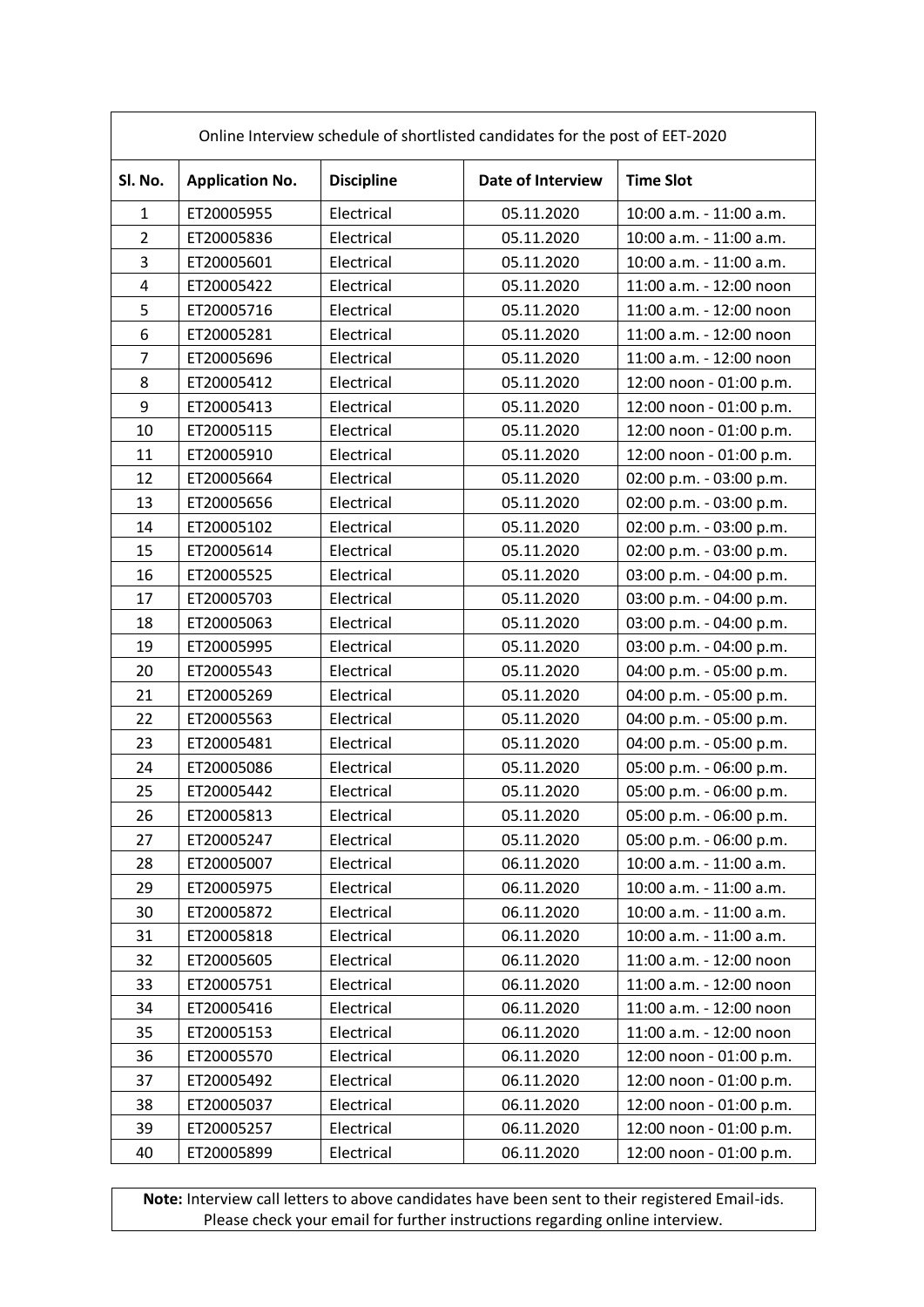| 41 | ET20005497 | Mechanical | 06.11.2020 | 02:00 p.m. - 03:00 p.m. |
|----|------------|------------|------------|-------------------------|
| 42 | ET20005645 | Mechanical | 06.11.2020 | 02:00 p.m. - 03:00 p.m. |
| 43 | ET20005778 | Mechanical | 06.11.2020 | 03:00 p.m. - 04:00 p.m. |
| 44 | ET20005428 | Mechanical | 06.11.2020 | 03:00 p.m. - 04:00 p.m. |
| 45 | ET20005555 | Mechanical | 06.11.2020 | 03:00 p.m. - 04:00 p.m. |
| 46 | ET20005870 | Mechanical | 06.11.2020 | 03:00 p.m. - 04:00 p.m. |
| 47 | ET20005305 | Mechanical | 06.11.2020 | 04:00 p.m. - 05:00 p.m. |
| 48 | ET20005785 | Mechanical | 06.11.2020 | 04:00 p.m. - 05:00 p.m. |
| 49 | ET20005233 | Mechanical | 06.11.2020 | 04:00 p.m. - 05:00 p.m. |
| 50 | ET20005932 | Mechanical | 06.11.2020 | 04:00 p.m. - 05:00 p.m. |
| 51 | ET20005334 | Mechanical | 06.11.2020 | 05:00 p.m. - 06:00 p.m. |
| 52 | ET20005401 | Mechanical | 06.11.2020 | 05:00 p.m. - 06:00 p.m. |
| 53 | ET20005351 | Mechanical | 07.11.2020 | 10:00 a.m. - 11:00 a.m. |
| 54 | ET20005002 | Mechanical | 07.11.2020 | 10:00 a.m. - 11:00 a.m. |
| 55 | ET20005127 | Mechanical | 07.11.2020 | 10:00 a.m. - 11:00 a.m. |
| 56 | ET20005744 | Mechanical | 07.11.2020 | 10:00 a.m. - 11:00 a.m. |
| 57 | ET20005840 | Mechanical | 07.11.2020 | 11:00 a.m. - 12:00 noon |
| 58 | ET20005377 | Mechanical | 07.11.2020 | 11:00 a.m. - 12:00 noon |
| 59 | ET20005827 | Mechanical | 07.11.2020 | 11:00 a.m. - 12:00 noon |
| 60 | ET20005156 | Mechanical | 07.11.2020 | 11:00 a.m. - 12:00 noon |
| 61 | ET20005344 | Mechanical | 07.11.2020 | 12:00 noon - 01:00 p.m. |
| 62 | ET20005430 | Mechanical | 07.11.2020 | 12:00 noon - 01:00 p.m. |
| 63 | ET20005912 | Mechanical | 07.11.2020 | 12:00 noon - 01:00 p.m. |
| 64 | ET20005893 | Mechanical | 07.11.2020 | 02:00 p.m. - 03:00 p.m. |
| 65 | ET20005973 | Mechanical | 07.11.2020 | 02:00 p.m. - 03:00 p.m. |
| 66 | ET20005641 | Mechanical | 07.11.2020 | 02:00 p.m. - 03:00 p.m. |
| 67 | ET20005655 | Mechanical | 07.11.2020 | 02:00 p.m. - 03:00 p.m. |
| 68 | ET20005876 | Mechanical | 07.11.2020 | 03:00 p.m. - 04:00 p.m. |
| 69 | ET20005348 | Mechanical | 07.11.2020 | 03:00 p.m. - 04:00 p.m. |
| 70 | ET20005887 | Mechanical | 07.11.2020 | 03:00 p.m. - 04:00 p.m. |
| 71 | ET20005028 | Mechanical | 07.11.2020 | 03:00 p.m. - 04:00 p.m. |
| 72 | ET20005100 | Mechanical | 07.11.2020 | 04:00 p.m. - 05:00 p.m. |
| 73 | ET20005030 | Mechanical | 07.11.2020 | 04:00 p.m. - 05:00 p.m. |
| 74 | ET20005756 | Mechanical | 07.11.2020 | 04:00 p.m. - 05:00 p.m. |
| 75 | ET20005300 | Mechanical | 07.11.2020 | 04:00 p.m. - 05:00 p.m. |
| 76 | ET20005438 | Mechanical | 07.11.2020 | 05:00 p.m. - 06:00 p.m. |
| 77 | ET20005680 | Mechanical | 07.11.2020 | 05:00 p.m. - 06:00 p.m. |
| 78 | ET20005483 | Mechanical | 07.11.2020 | 05:00 p.m. - 06:00 p.m. |
| 79 | ET20005288 | Mechanical | 07.11.2020 | 05:00 p.m. - 06:00 p.m. |
| 80 | ET20005523 | Mechanical | 08.11.2020 | 10:00 a.m. - 11:00 a.m. |
| 81 | ET20005684 | Mechanical | 08.11.2020 | 10:00 a.m. - 11:00 a.m. |
| 82 | ET20005891 | Mechanical | 08.11.2020 | 10:00 a.m. - 11:00 a.m. |
| 83 | ET20005506 | Mechanical | 08.11.2020 | 10:00 a.m. - 11:00 a.m. |
| 84 | ET20005014 | Mechanical | 08.11.2020 | 11:00 a.m. - 12:00 noon |

**Note:** Interview call letters to above candidates have been sent to their registered Email-ids. Please check your email for further instructions regarding online interview.